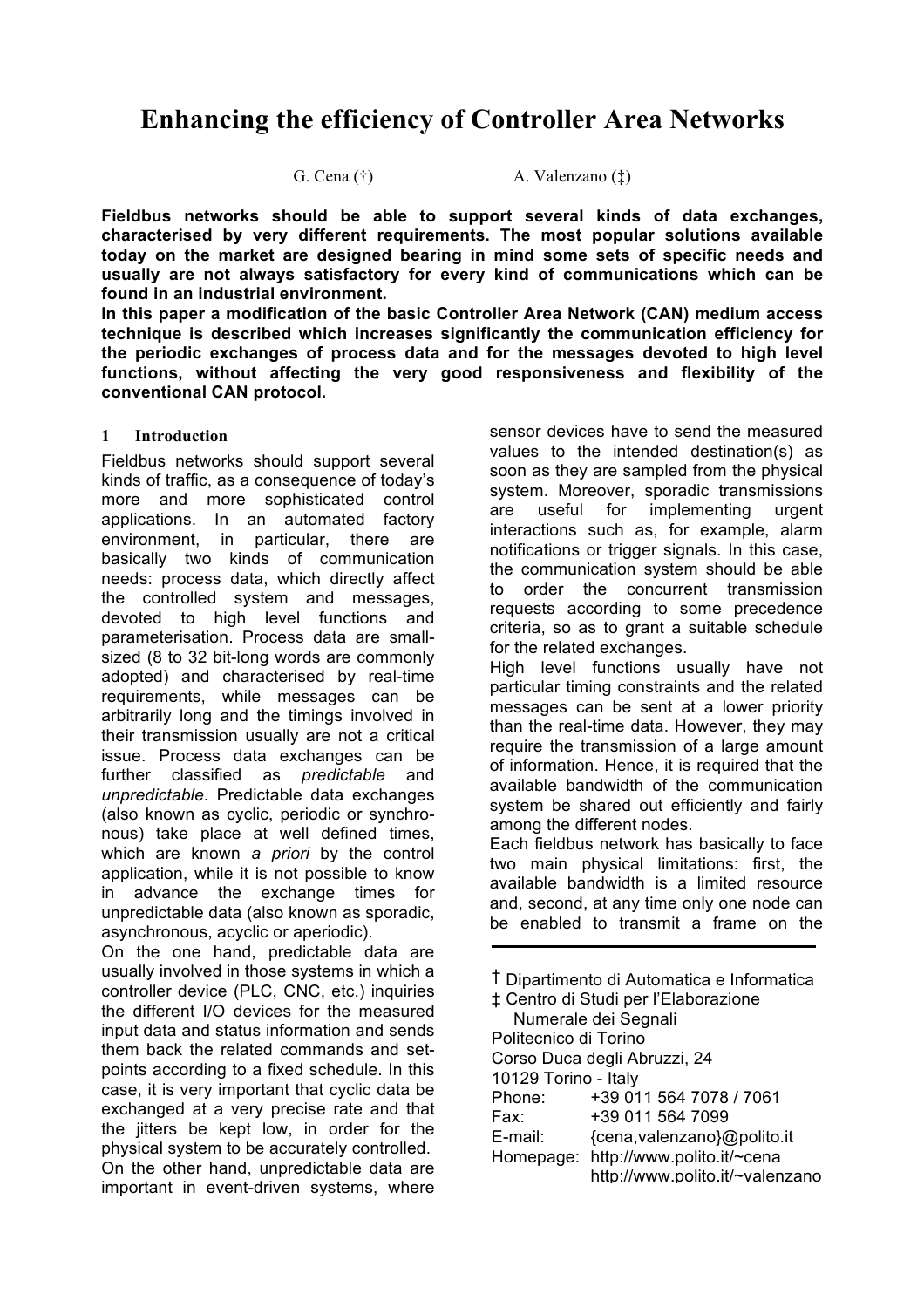shared communication medium. Bearing in mind these constraints, an ideal communication system for industrial environments should behave as follows:

- the transmission of cyclic process data (which requires a percentage of the system bandwidth known in advance) have to be carried out with the highest precedence at the required rate, and the frequency jitters must be kept as low as possible;
- the part of network bandwidth which is not assigned to cyclic exchanges is used for non-critical real-time sporadic process data; as long as an overload condition does not occur on the network, bounded transmission delays must be ensured: to this extent, priority tags can be assigned to the different data in order to set the correct precedence among concurrent exchanges;
- the amount of network bandwidth not used for real-time data exchanges (both cyclic and sporadic) is shared out fairly and efficiently among the different nodes needing to transmit messages for supporting high level functions, so as to maximise the throughput for each node; in this case temporary network overloads are tolerated and must be managed correctly by the network without affecting the real-time exchanges;
- timings of very urgent sporadic data (critical alarms, whose occurrences are unpredictable) must be strictly respected; to this extent, their transmissions can pre-empt any noncritical transmission (either process data or messages) which is currently taking place on the network.

In the following, a new access technique and new transmission services are proposed for the Controller Area Network protocol whose behaviour is close to the ideal solution mentioned above. The paper is structured as follows: section 2 analyses the properties of several existing medium access control (MAC) mechanisms, while section 3 introduces the relevant characteristics of the new protocol. Section 4, finally, contains considerations on how the new technique can be applied.

#### **2 Medium access techniques characteristics**

When the timings of all the data exchanges are known in advance, such as in the case of systems based only on cyclic exchanges, a time division multiple access (TDMA) technique is surely the most efficient solution. TDMA combines all the data produced or consumed by different nodes in a single (summation) frame and requires that the protocol control information be added only once per frame in order to achieve bit and frame synchronisation and appropriate error controls.

TDMA ensures the highest efficiency among all the different MAC techniques. In Interbus [1] (which is based on a MAC technique whose behaviour is similar to TDMA), for example, the efficiency for a sample controlled system can be as high as 0.6 (i.e. 60%). On the contrary, TDMA is very unsuited for sporadic data exchanges and high level communications, in that it requires the system bandwidth to be allocated in advance to the different nodes thus leading to poor flexibility. In this case, the bandwidth which is not used by a node cannot be reallocated to other stations, so that it is effectively wasted.

When sporadic process data need to be exchanged, a carrier sense multiple access (CSMA) technique with deterministic collision resolution, such as the one adopted in the controller area network (CAN) protocol [2][3], appears to be one of the most suited solutions. In this case, unlike pure CSMA, each different piece of information is assigned a priority tag (identifier). When a node needs to send a message, it starts the transmission as soon as the medium is free and, if a collision takes place, the contention is solved by means of an arbitration phase based on the value of the identifiers. The access technique of CAN, together with its limited payload size (up to 8 data bytes per frame are allowed), ensures very short response times and enables a scheduling policy which is truly distributed and dynamic.

Exchanging small pieces of information in a message-based network like CAN, however, leads to very poor efficiency. In the case of remotely requested 8 bit cyclic process data, the efficiency drops down to about 0.08, which means that the neat bandwidth effectively available is less than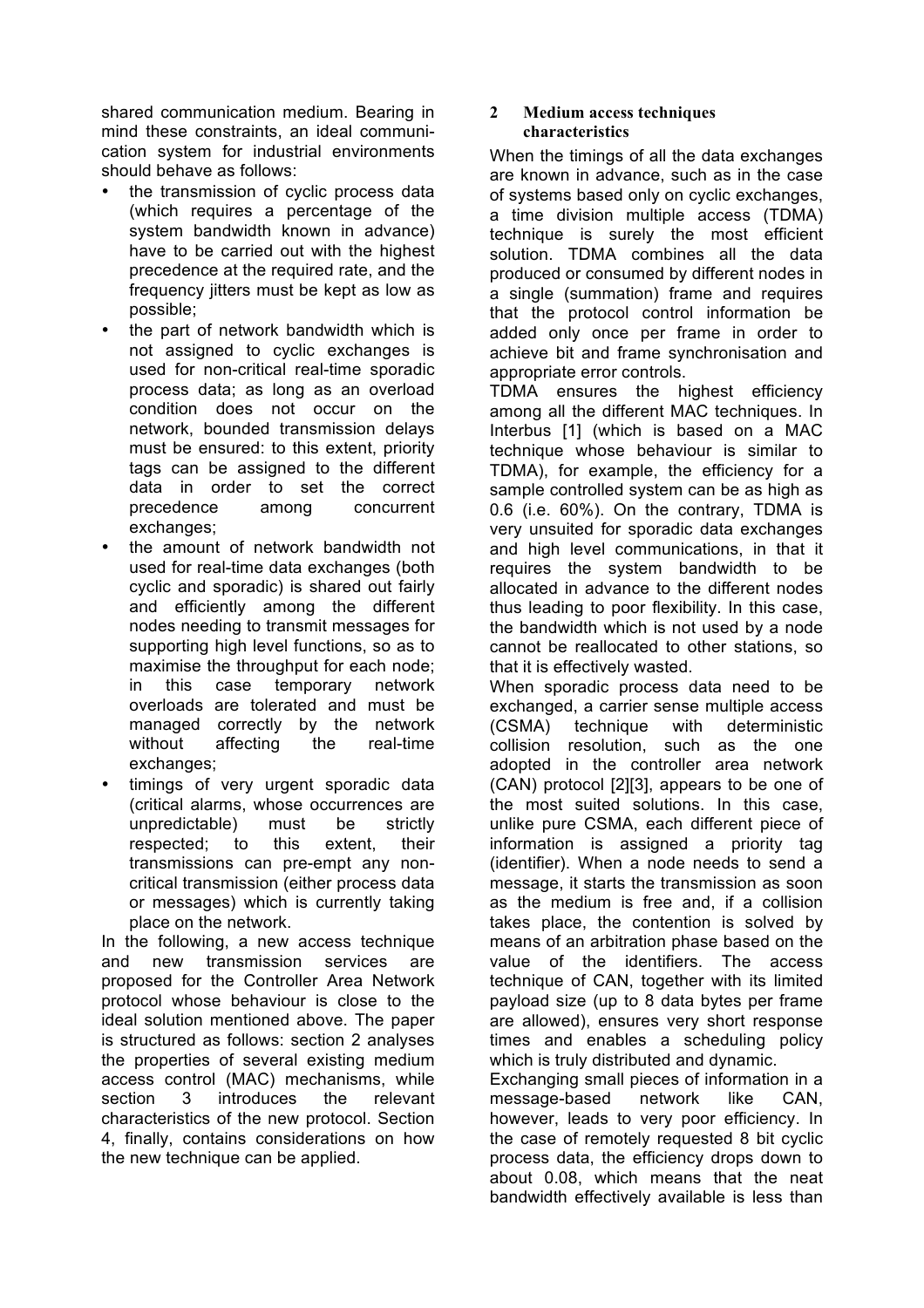| Medium Access                      | King of traffic                                                              |                                                                                   |                                                                                           |  |
|------------------------------------|------------------------------------------------------------------------------|-----------------------------------------------------------------------------------|-------------------------------------------------------------------------------------------|--|
| Technique                          | Predictable                                                                  | Unpredictable                                                                     | Messages                                                                                  |  |
| <b>TDMA</b><br>(Interbus-S)        | High efficiency (combined<br>message, one master / many<br>slaves)           | Medium responsiveness<br>(can only be implemented<br>with periodic exchanges)     | Medium efficiency / medium<br>flexibility (high fragmentation,<br>static allocation)      |  |
| <b>CSMA</b><br>(CAN)               | Medium efficiency (message-<br>based, each node is a<br>master)              | High responsiveness (truly<br>dynamic and fully<br>distributed)                   | Medium efficiency / high<br>flexibility (high fragmentation,<br>dynamic allocation)       |  |
| <b>Token Passing</b><br>(PROFIBUS) | Medium efficiency (message-<br>based, more than one master<br>/ many slaves) | Medium responsiveness<br>(can only be initiated by<br>masters at token reception) | High efficiency / high flexibility<br>(low fragmentation, dynamic<br>allocation)          |  |
| CAN+                               | High efficiency (combined<br>message, many masters /<br>many slaves)         | High responsiveness (truly<br>dynamic and fully<br>distributed, pre-emptive)      | High efficiency / high flexibility<br>(low fragmentation, fair and<br>dynamic allocation) |  |

Tab. 1: Characteristics and performances of some popular fieldbus networks.

one tenth of the network bit rate. In the same way, the small payload of CAN frames leads to a reduced efficiency for large messages, because of the relevant effect of the fragmentation [4].

Finally, when message transmissions are considered, a token-based access technique such as that adopted in Profibus [5] (where each single frame can include up to 246 user data bytes) seems to offer more satisfactory performances with respect to Interbus and CAN, at least from the point of view of the bandwidth share-out (in terms of both flexibility and efficiency). In this case, however, a reduced responsiveness and increased jitters are obtained for real-time process data.

As shown in Tab. 1, each kind of medium access technique provides optimal performances for a particular type of data exchanges, while it is usually less suited to other kinds of communications required in the factory automation systems. The basic idea of this paper is to find a satisfactory trade-off between the CSMA and TDMA access techniques for getting the most out of a fieldbus network. In this paper we propose a modification to the CAN protocol [2] [3] (called CAN+) which introduces TDMA-like data exchanges and also improves the transmission efficiency of low priority messages without reducing the responsiveness and the flexibility of conventional CAN. As will be shown, the resulting protocol combines the best features of a number of fieldbus protocols and ensures a very high efficiency and responsiveness in all the operating conditions.

# **3 CAN+ basics**

The original CAN protocol exhibits very good performance for exchanging sporadic real-time data, while no special service is provided for cyclic data exchanges or for the transmission of large messages. This section describes the additional services of CAN+ which enhance the performance of CAN for the data exchanges mentioned above.

CAN+ introduces two new services, which are used respectively to collect the process input data and to distribute the process output data to a number of slave devices at the same time, thus providing a mechanism similar to the summation frame of Interbus [1]. Since the summation frame is usually larger than the conventional frames, the overall responsiveness is somehow reduced. To avoid excessive transmission delays, a pre-emption mechanism has been provided for extremely urgent notifications. Moreover, a service explicitly conceived for high efficiency message transmissions has also been introduced.

The new services make use of a MAC technique and frame formats very similar to conventional CAN, hence a certain degree of backward compatibility is ensured, at least from the applications' point of view.

### **3.1 Cyclic exchanges**

Since the timings of cyclic data exchanges are known in advance, a technique similar to TDMA is used in CAN+ which relies on a master-slave interaction model to increase the communication efficiency. In particular, a solution similar to the summation frame of Interbus has been adopted where all the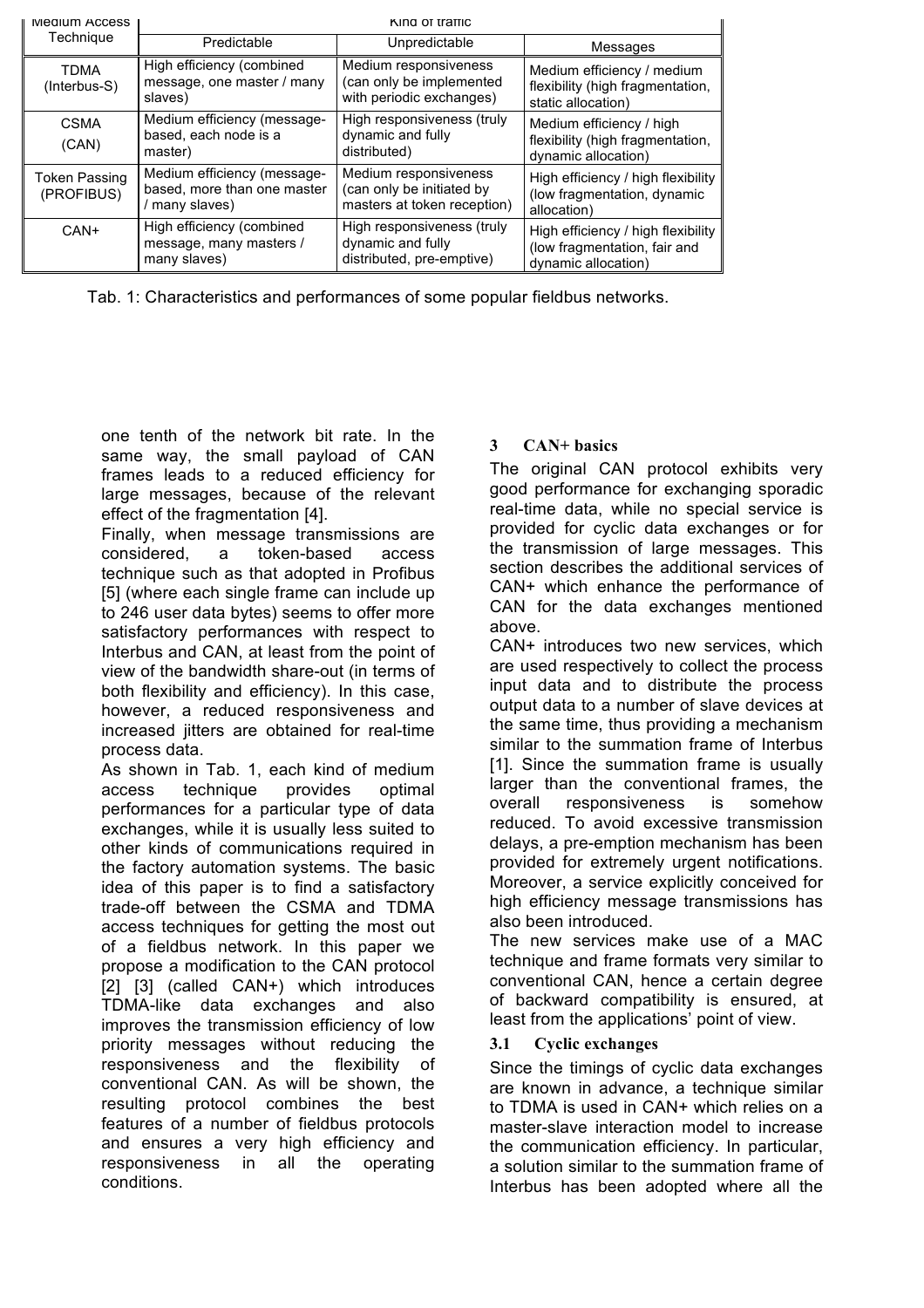output process data are transmitted in a single (large) OUT frame, while a special IN frame is used to collect all the input process data. The resulting efficiency increases because in general a smaller number of control bits are used by the protocol.

Unlike the single summation frame of Interbus, two kind of data-link services are provided, that is L\_IN and L\_OUT, which are used to read/write the input/output data from/to the slave devices, respectively. This is mainly due to the simple bus structure of CAN networks, whose nodes have not separate incoming and outgoing links as in Interbus. In the case of cyclic exchanges, the initiator of the service (either L\_OUT or L\_IN) is the cycle master, while the other devices involved are said cycle slaves.

Unlike Interbus, CAN+ is able to support more than one master on the same network, and each master can support different kinds of cycles (each one characterised by a unique cycle identifier), to allow each group of slave devices to be sampled at a different rate (as occurs, for example, in the FIP [6] protocol). This provides a further improvement of the overall efficiency. At a first glance, the use of long frames could reduce the network responsiveness unacceptably. In practice, cyclic process data usually have a higher precedence than the other kinds of information exchanged on the network, and the strict respect of their timings is always considered a fundamental requirement. If urgent sporadic data need to be sent with very tight timing requirements a preemption mechanism is provided in CAN+ to stop the IN and OUT frame transmissions, as described in detail in section 3.3. Fig. 1 shows the format of the OUT frame.

In this case, the cycle master puts the output process data for the different devices (one output slot for each slave device) directly after the frame length field (which is 6 bits long). Optionally (as specified in the configuration phase) a 4-bits ACK field can be included in each output slot immediately after the data field. As in CAN, the OS ACK field is made up of an ACK slot, which is overwritten with a dominant value by the intended receiver of the process datum to confirm the correct reception, followed by a recessive ACK delimiter bit. The ACK field begins with a synchronisation sequence, consisting of a dominant bit followed by a recessive bit, which provides a synchronisation edge in the bit stream and is used to transfer temporarily the right to access the shared communication medium to the slave device. The last output slot is followed by a dummy field which pads the overall data field to the nearest byte boundary.

Fig. 2 depicts the format of the IN frame. In this case, each piece of input data is preceded by a pair of bits which respectively specify whether the responding device is operating (slot present bit) and if the returned data have been refreshed since the last read operation (slot valid bit, used for checking the temporal coherency [6]). If a slave device does not respond (as indicated by a recessive value in the "present" bit), the cycle master must fill the gap on the bus with a dummy pattern so that the overall IN frame does not violate the bit stuffing rules.

Each input slot is followed by a synchronisation sequence for transferring the ownership of the bus to the next slave. When the last input slot has been



Fig. 1: Format of the OUT frame.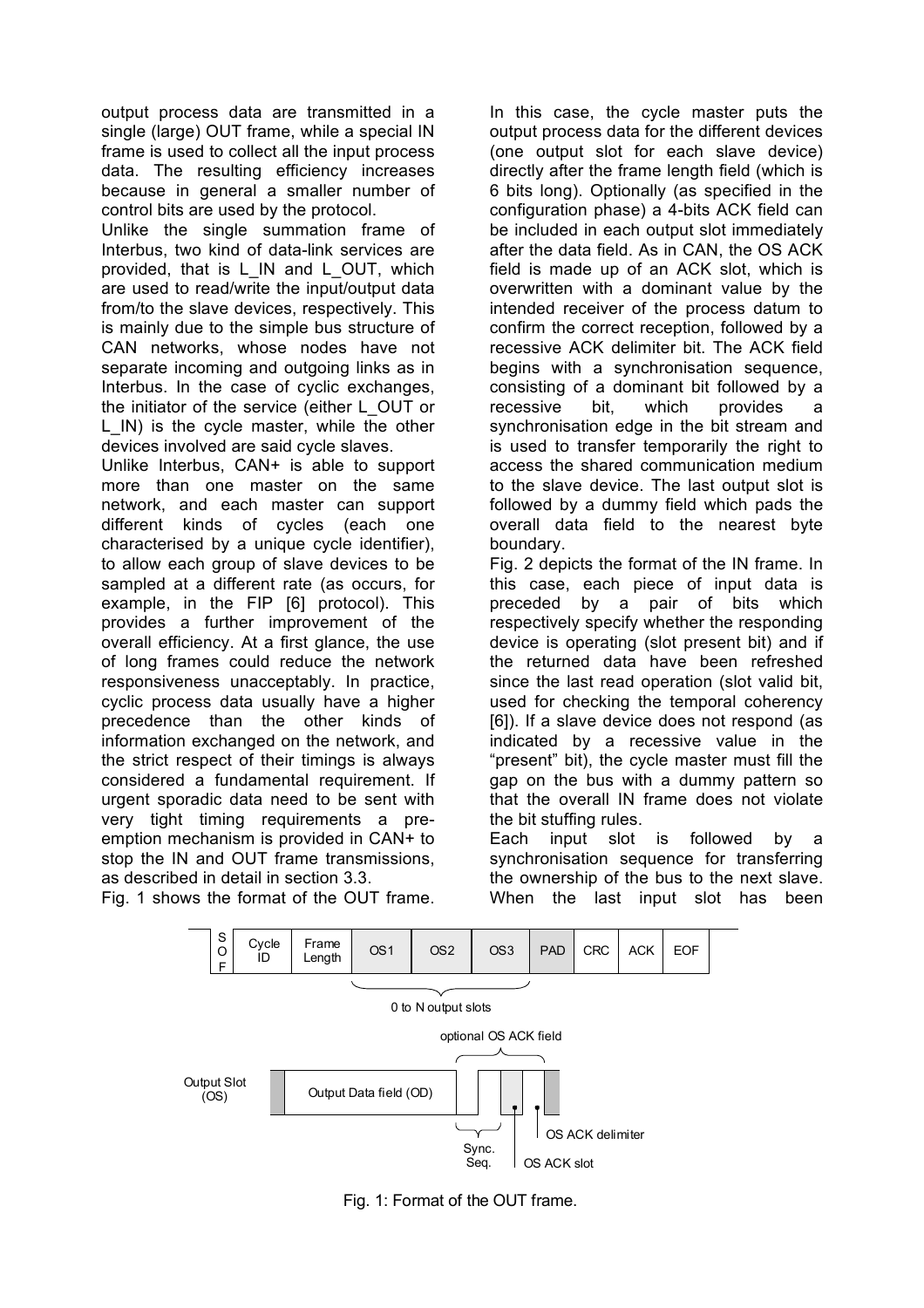

Fig. 2: Format of the IN frame.

exchanged, the cycle master sends a pad field, followed by the CRC field which is checked by all the nodes in the network. Each slave device computes the CRC and invalidates the whole frame in the case a mismatch is detected.

Input data are updated on the slave side by means of the L UPDATE service, which writes the new value for the device into a local buffer. The data read from the different devices are then transferred effectively to the cycle master by means of the next IN frame circulated on the network.

Fig. 3 (which is related to the L\_IN service) shows that the communication efficiency depends directly on the size of the combined data field, that is on the number of slave devices and the size of the process data. Since we do not wish to affect the responsiveness of the system heavily, the size of the data field in the IN and the OUT frames is limited to 63 bytes. As shown in Fig. 3, any further increase of this size does not lead to any real improvement of the network efficiency but the transmission delays are worsened accordingly. When cyclic process data exceed the 63 bytes limit, they can be split in several (different) cycles.

To make a comparison, in a conventional CAN network the efficiency for a cyclic exchange of 8 bit-sized asynchronous process data is only about 0.14, irrespective of the number of slave devices in the system, and that value drops down to 0.08 when slave devices are polled by the master by means of RTR frames. In a similar system where 10 different slave devices are grouped together by means of the L\_IN service, the efficiency of CAN+ rises up to 0.46.

Cyclic services are not symmetric and hence two different roles are involved, that is master devices (controllers) and slave devices (sensors and actuators). The exact position of a particular slot in the IN and OUT frames is known only to the associated slave device and to the cycle master. This means that the combined frame is seen by the other nodes in the network as any conventional frame, since the mechanism ensures that the bit stuffing rules are always respected, even when some slave is in a non-operational state.

A suited configuration phase should be provided (before the normal operations are started) where the cycle master notifies each device the position of its input and output data slots in the combined frame. Such a configuration phase can be either static or dynamic; in the latter case, the conventional services of CAN can be used for the configuration operations.



Fig. 3: Transmission efficiency of the cyclic exchanges vs. number of slave devices and size of data.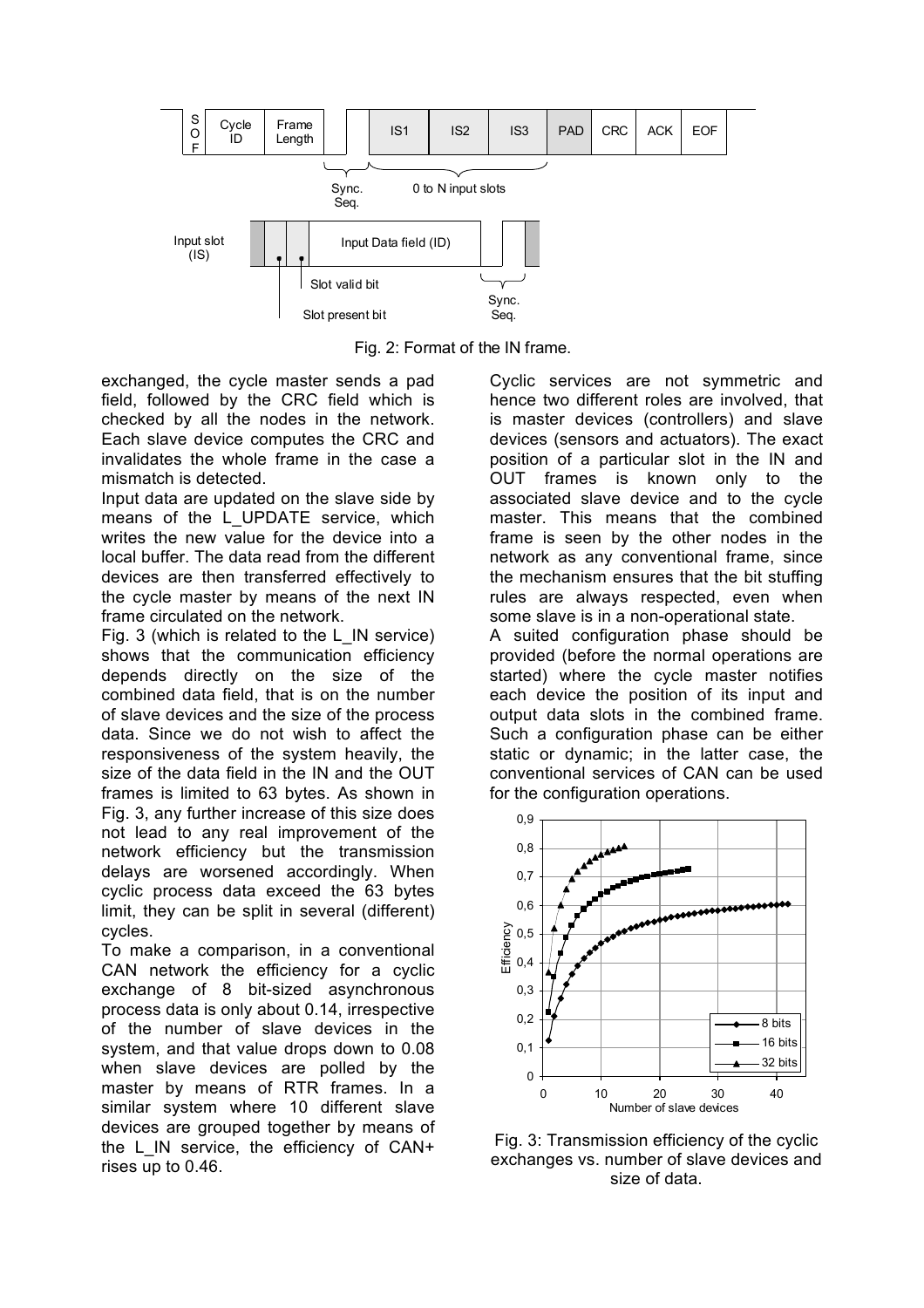# **3.2 Block transfer**

To ensure a satisfactory responsiveness for high priority frames, CAN frames have a data field which is very small with respect to other popular fieldbus protocols. This implies that long messages have to be split into a sequence of smaller chunks (which are referred to as fragments) according to some fragmentation protocol, which is usually placed in the application layer [7, 8]. Fragmentation protocols perform all the operations needed to split the message, send each fragment into a separate frame and reassemble all the fragments at the destination node to rebuild the original message.

Whichever the kind of the fragmentation protocol used, the resulting efficiency for exchanging messages is quite low. In the case of CAL/CANopen, for example, each fragment causes a pair of frames to be exchanged. This leads to an efficiency which is theoretically not better than 0.25. The major drawback in performing fragmentation at the application level, however, is that it has to be carried out in software and hence it consumes CPU time. Instead, a hardware implementation at the data-link level (communication controller), can lead to noticeably higher performances. An improvement of the transmission efficiency for the low priority messages (without penalties for the network responsiveness) can not be obtained by simply increasing the payload of the frame. A possible solution is to split the message into a sequence of 8 byte fragments, which are then sent sequentially by the transmitting node. Each fragment is followed by a stop field, which consists of a stop bit preceded by a synchronisation sequence and followed by a stop delimiter. By overwriting the stop bit with a dominant value, each node in the network which has to transmit a higher priority frame can temporarily (and gracefully) stop the current message transmission, without discarding those fragments that have already been sent.

A special BLOCK frame has been introduced in CAN+ to support the transmission technique described above whose data field is organised as a sequence of adjacent message fragments, as shown in Fig. 4. When the transmission of the block frame is stopped, the node

which is currently transmitting the message adds (immediately after the stop field) the CRC, ACK and EOF fields to the bits already transmitted, as in the conventional CAN frames. Then, the transmission of the message will be resumed from the point it was abandoned (whole fragment boundary) when the bus becomes free again. In this way, a long message is sent as a sequence of block frames, each one consisting of a number of fragments. If the message transmission is never interrupted, only one block frame is effectively transmitted.

If an error is detected, the error management mechanism of CAN stops the current frame transmission and ensures that both the transmitter and all the receivers are notified of the error. In this case all the fragments in the current block frame have to be re-transmitted.

In CAN+ two kinds of fragment are used, that is intermediate (IF) and final fragments (FF). All the intermediate fragments contain exactly 8 data bytes, so that it is unnecessary to specify their length explicitly. The final fragment, instead, can contain 0 to 7 user data bytes and hence includes a 3-bit fragment length (FL) field, while the stop field is not present. In block frames, the conventional length field of CAN is replaced by two 4 bit-wide fields: the fragments number (FN) field contains the total number of intermediate fragments in the whole message, while the starting fragment (SF) field specifies the sequence number of the first fragment in the block and is used to resume an interrupted transmission. A value of SF equal to 0 means the transmission of a new message, while any other value reminds that a message transmission previously interrupted is being resumed. In the latter case, the SF value also shows the number of fragments of that message which have already been exchanged successfully in the previous transmission(s).

A block frame can contain up to 15 intermediate frames and exactly one final frame. In this way the L\_BLOCK service can be used to transmit messages whose total length is up to 127 bytes. The L\_BLOCK service does not worsen too much the responsiveness of a CAN network: the sending node, in fact, can be stopped after each (whole) fragment.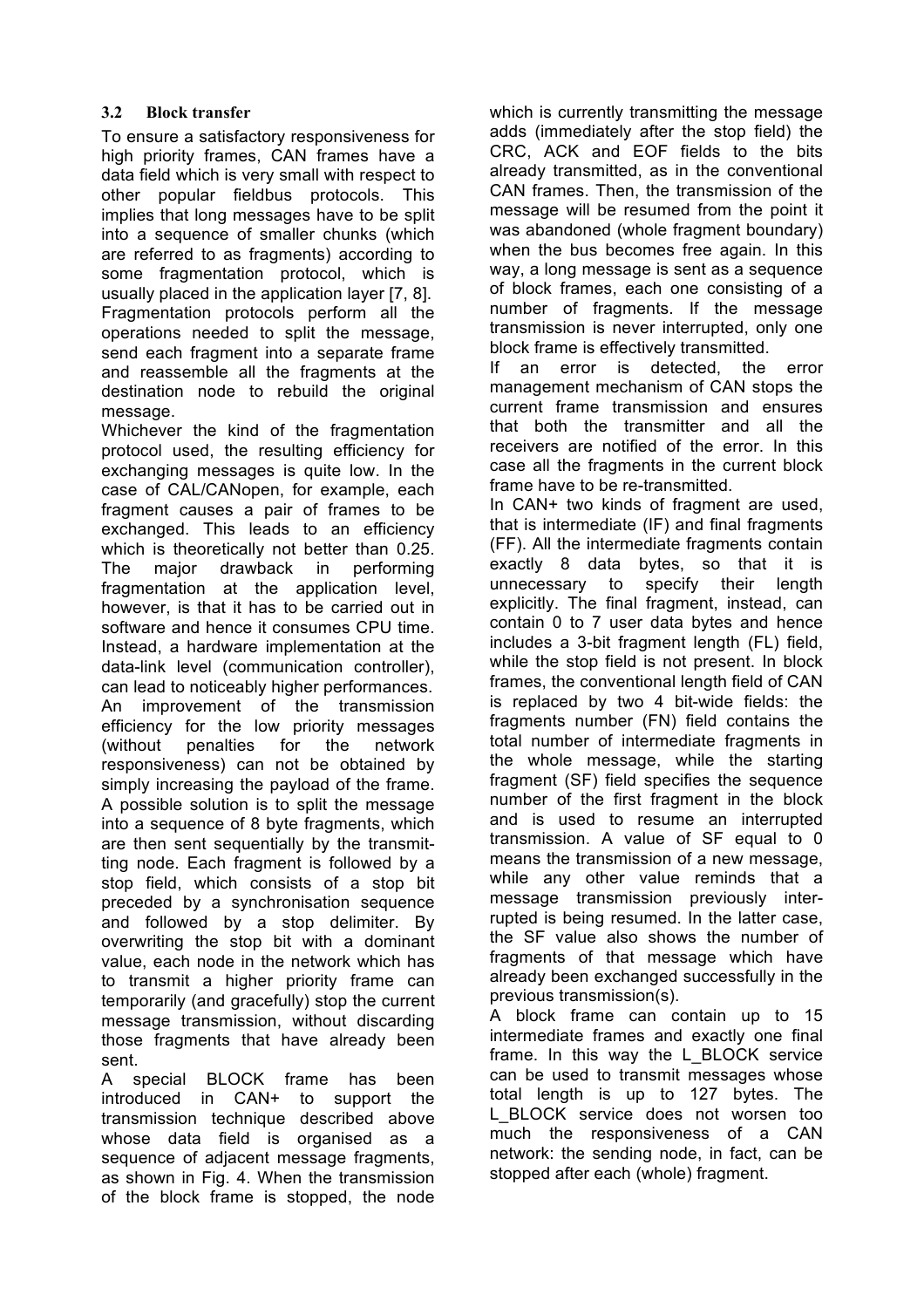

Fig. 4: Format of the BLOCK frame.

As shown in Fig. 5, the block transmission of a message consisting of 127 user bytes results in an efficiency which is about 0.90 in the best case (that is, when the block frame is never interrupted). In the worst case, that is when the transmission is repeatedly interrupted (and thus each block frame carries only one fragment) the efficiency decreases to 0.55.

In addition, to ensure a fair bandwidth share out among the different nodes, a technique similar to the priority promotion mechanism discussed in [10] can be adopted, which dynamically modifies the priority of the different nodes and enforces an overall behaviour which is similar to the tokenbased networks.



Fig. 5: Transmission efficiency of messages vs. message size.

#### **3.3 High priority notifications**

In fieldbus networks, a phenomenon which is known as priority inversion [9] could take place when the transmission of an urgent frame is delayed because of the current transmission of a lower priority message. This is due to the fact that the MAC mechanism is not pre-emptive and hence when a frame transmission is started it is always allowed to be taken to completion. It should be noted that the priority inversion problem is not relevant in the CAN networks because of the very limited frame size.

To provide an extremely high responsiveness for very urgent interactions, the CAN+ protocol can be modified to allow the communication media to be pre-empted. In particular, a new L\_ERROR service is provided to abort the transmission of the current frame on the network. In practice, this service initiates the transmission of an ERROR frame which corrupts (and hence stops abruptly) the current transmission.

The L\_ERROR service has two parameters: maximum priority (MP) and maximum remaining bytes (MRB). The error frame is effectively transmitted only if a frame is currently being exchanged on the network, the priority of that frame is (numerically) strictly higher than MP and the number of remaining data bytes to be sent is strictly greater than MRB (these information are known by each node in the network), so as to ensure bounded transmission delays without reducing the efficiency too much. If MRB is set to 0, for example, the frame can be stopped provided that the data field has not been completely exchanged yet. For efficiency reasons, the current transmission cannot be stopped if the CRC field is already being sent.

In CAN+, the L ERROR service is mainly conceived to interrupt the cyclic process data exchanges when small-sized very urgent notifications (critical alarms) have to be sent. Whenever possible (as specified by the MRB parameter), message transmis